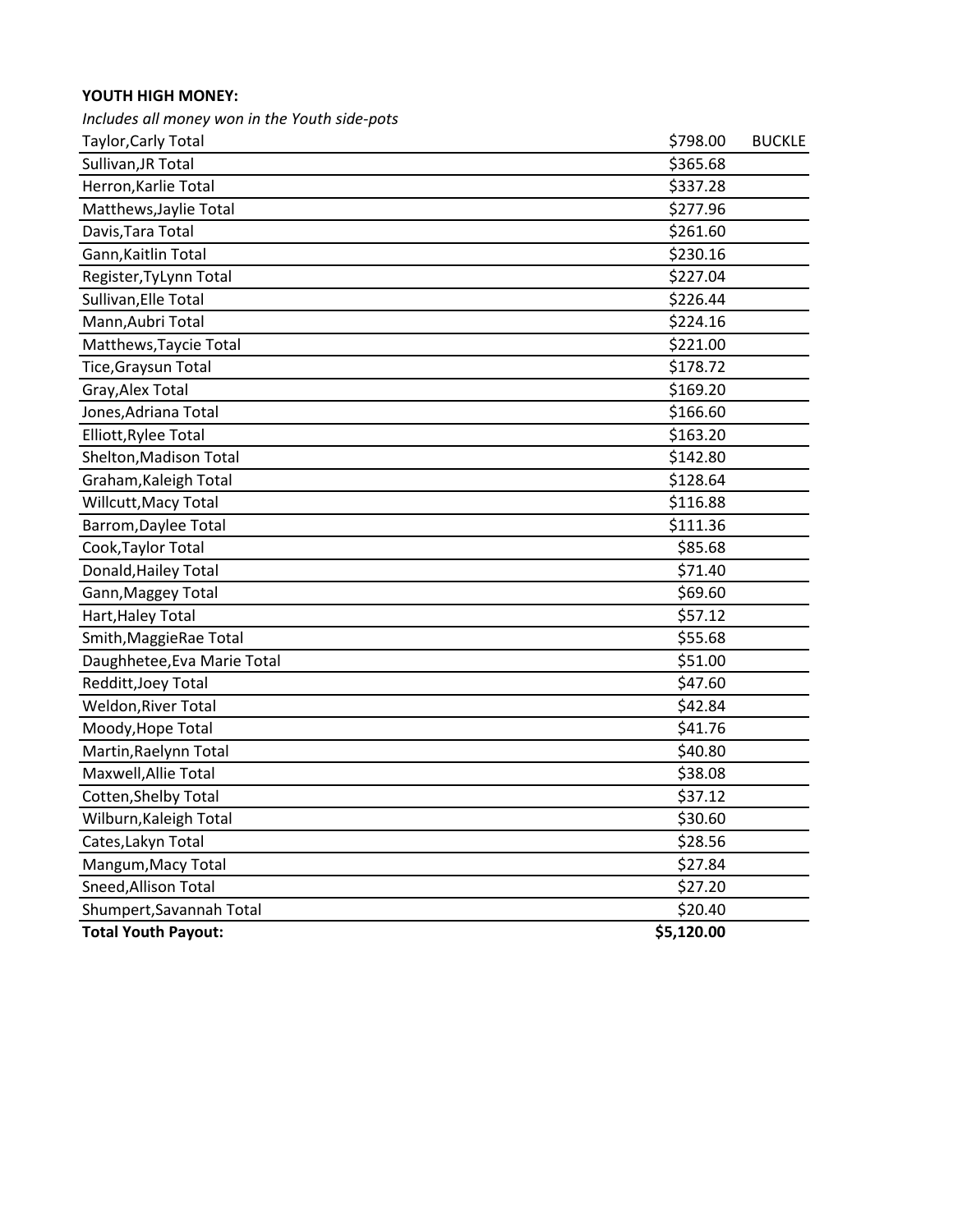## **ADULT HIGH MONEY:**

*Includes all money won in the Adult side-pots*

| Haas, Dana Total              | \$507.56   | <b>BUCKLE</b> |
|-------------------------------|------------|---------------|
| Wheeler, Brian Total          | \$330.24   |               |
| Jamerson, Megan Total         | \$315.60   |               |
| Dennison, Holli Total         | \$250.24   |               |
| Cagle, Jamie Total            | \$216.72   |               |
| West, Jenny Total             | \$184.92   |               |
| Touchstone, Paula Total       | \$184.80   |               |
| Holloway, Elizabeth Total     | \$179.76   |               |
| Thompson, Katherine Total     | \$173.60   |               |
| Shumate, Crystal Total        | \$158.40   |               |
| Henderson, Jessica Total      | \$156.80   |               |
| Skipworth, Alexandria Total   | \$149.80   |               |
| <b>Burr, Breanne Total</b>    | \$134.40   |               |
| Festervan, Angela Total       | \$131.40   |               |
| Hancock, Katherine Total      | \$105.60   |               |
| Gaines, Darian Total          | \$102.72   |               |
| Lewis, Christy Total          | \$102.72   |               |
| Carrington, Rachel Total      | \$100.80   |               |
| Shumpert, Courtney Total      | \$89.60    |               |
| <b>Blackman, Ashley Total</b> | \$82.80    |               |
| McCaffity, Madison Total      | \$79.20    |               |
| Shirley, Lacy Total           | \$77.04    |               |
| Mahalitc, Hillary Total       | \$68.48    |               |
| Phillips, Abby Total          | \$67.20    |               |
| <b>Byford, Casey Total</b>    | \$65.28    |               |
| Bates, Savannah Total         | \$61.60    |               |
| Bari, Mandy Total             | \$52.80    |               |
| Hathcock, Jennifer Total      | \$52.80    |               |
| Kiser, Jessica Total          | \$52.80    |               |
| Chalk, Whitney Total          | \$51.36    |               |
| Hilton, Torri Total           | \$51.36    |               |
| Pendel, Amber Total           | \$51.36    |               |
| Watrous, Autumn Total         | \$50.40    |               |
| Culpepper, Justin Total       | \$35.20    |               |
| Collins, Cody Total           | \$34.24    |               |
| Winstead, Shelby Total        | \$33.60    |               |
| Faries, Allison Total         | \$26.40    |               |
| Cauthen, Will Total           | \$22.40    |               |
| <b>Total Adult Payout:</b>    | \$4,592.00 |               |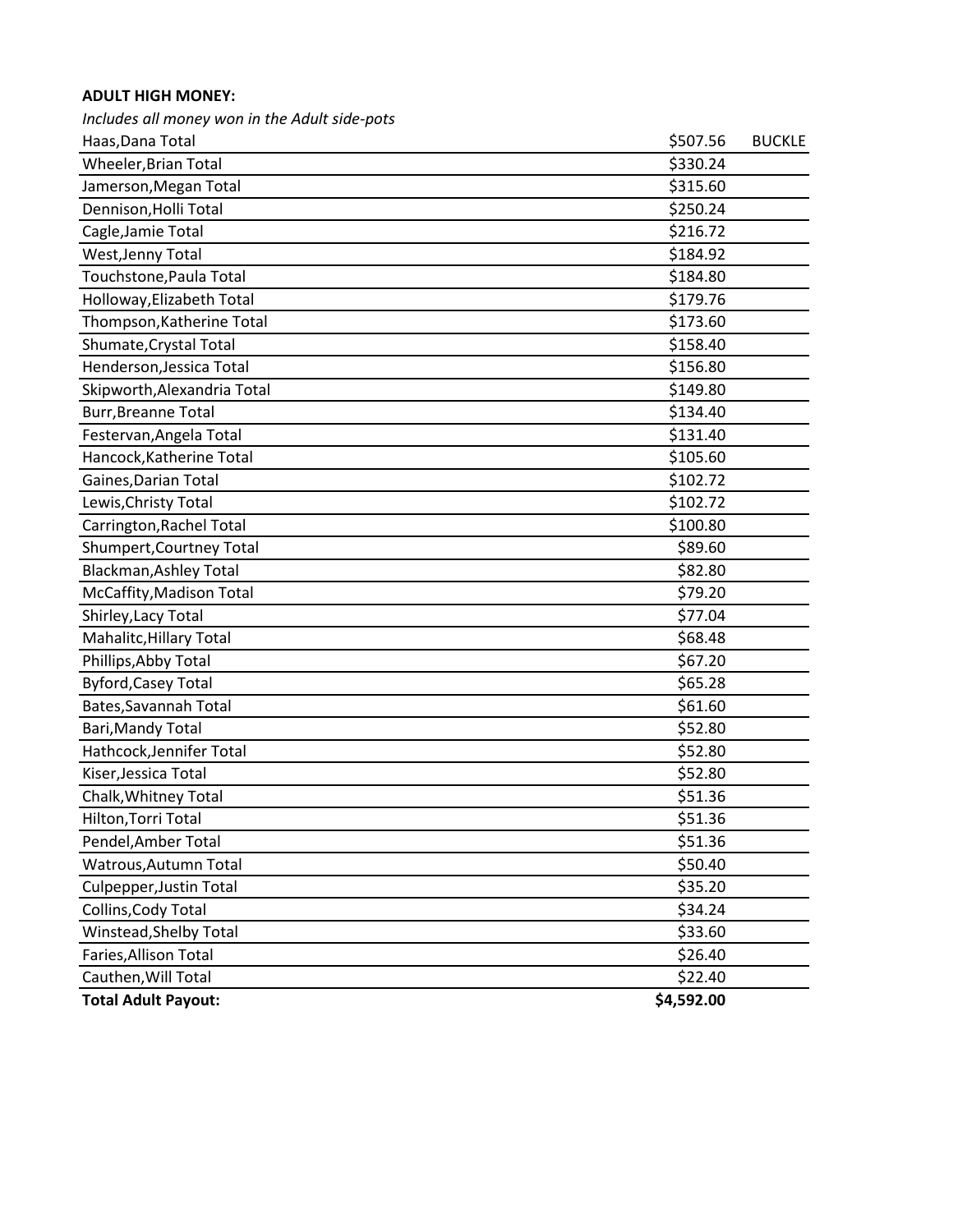## **SENIOR HIGH MONEY:**

*Includes all money won in the Senior side-pots*

| Cagle, Jimmy Total          | \$614.36   | <b>BUCKLE</b> |
|-----------------------------|------------|---------------|
| Stewart, Linda Gail Total   | \$300.52   |               |
| Matthews, Kim Total         | \$248.84   |               |
| Crenshaw, Dana Total        | \$198.40   |               |
| Carney, Jodi Total          | \$174.56   |               |
| <b>Toll, Cindy Total</b>    | \$159.36   |               |
| Wheeler, Stephanie Total    | \$145.92   |               |
| Nale, Pamela Total          | \$99.84    |               |
| Lynn, Stephanie Total       | \$99.12    |               |
| Brooks, Lee Ann Total       | \$85.68    |               |
| Williams, Abbe Total        | \$81.92    |               |
| Johnson, Mary Helen Total   | \$65.28    |               |
| Osborne, Janelle Total      | \$53.76    |               |
| Jackson, Lori Total         | \$52.56    |               |
| Allen, Monica Total         | \$48.96    |               |
| Laws, Cheryle Total         | \$40.96    |               |
| Dacus, Mary Total           | \$35.84    |               |
| Smith, Cindy Total          | \$32.64    |               |
| Raper, Stephanie Total      | \$30.72    |               |
| Tucker, Vickie Total        | \$30.72    |               |
| Blackman, Karen Total       | \$26.88    |               |
| Gerrard, Tammy Total        | \$26.88    |               |
| Swiderski, Molli Total      | \$24.48    |               |
| West, Sharon Total          | \$24.48    |               |
| Branch, Shelia Total        | \$17.92    |               |
| Ramage, Jennine Total       | \$15.36    |               |
| <b>Total Senior Payout:</b> | \$2,735.96 |               |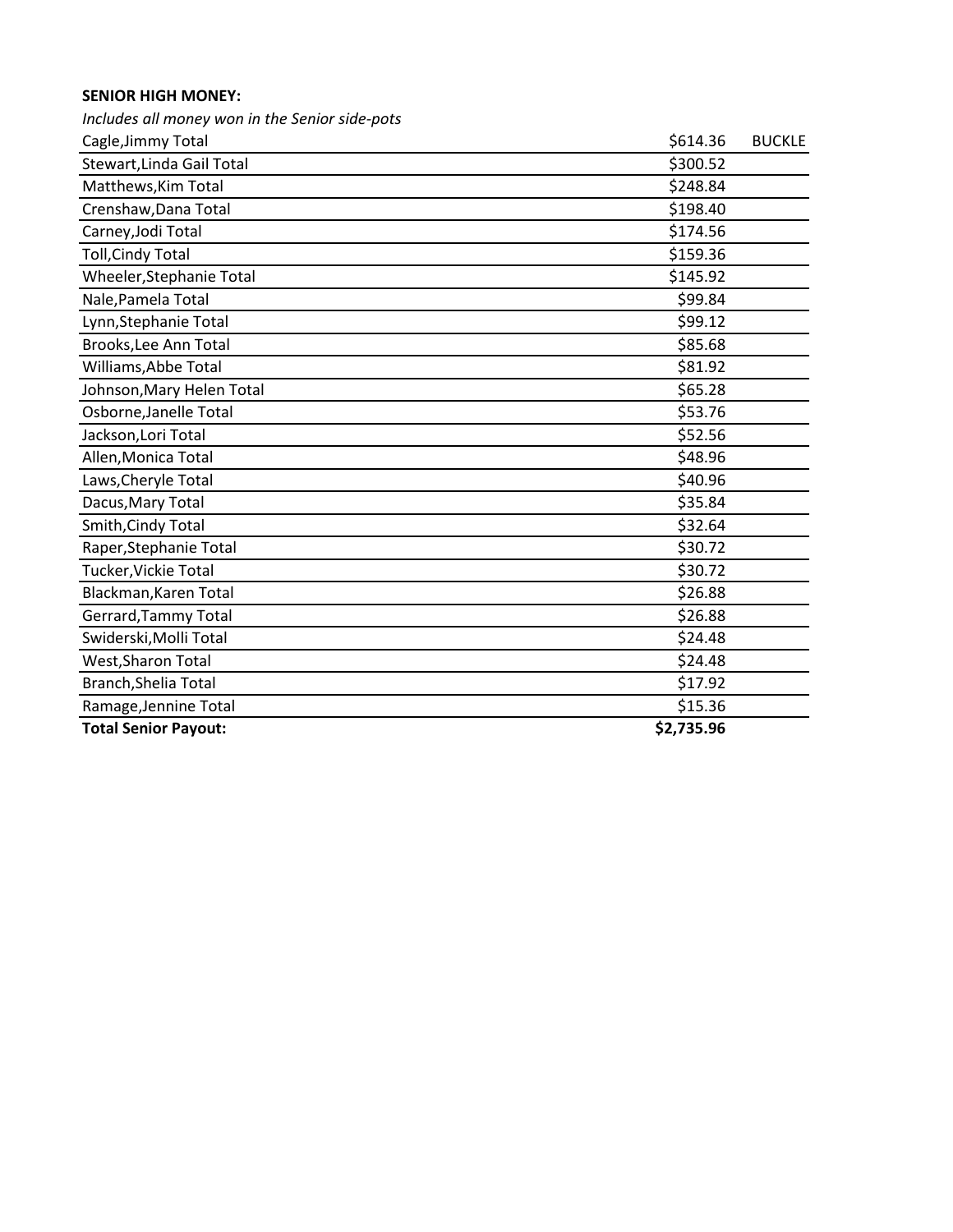## **OVERALL HIGH MONEY:**

| Includes all money won in the Open, Average, Youth, Adult, Senior, & Pack side-pots |            |               |
|-------------------------------------------------------------------------------------|------------|---------------|
| Taylor, Carly Total                                                                 | \$6,721.50 | <b>BUCKLE</b> |
| Cagle, Jimmy Total                                                                  | \$2,834.36 |               |
| Matthews, Jaylie Total                                                              | \$2,508.85 |               |
| Henderson, Jessica Total                                                            | \$2,291.09 |               |
| Cagle, Jamie Total                                                                  | \$2,270.10 |               |
| Kennedy, Laura Total                                                                | \$2,253.47 |               |
| Mann, Aubri Total                                                                   | \$2,015.37 |               |
| Haas, Dana Total                                                                    | \$2,007.08 |               |
| Register, TyLynn Total                                                              | \$1,707.77 |               |
| Shelton, Madison Total                                                              | \$1,643.87 |               |
| Holloway, Elizabeth Total                                                           | \$1,621.65 |               |
| Wheeler, Brian Total                                                                | \$1,450.76 |               |
| Sullivan, Elle Total                                                                | \$1,415.76 |               |
| Skipworth, Alexandria Total                                                         | \$1,407.92 |               |
| Sullivan, JR Total                                                                  | \$1,389.27 |               |
| <b>Burr, Breanne Total</b>                                                          | \$1,342.67 |               |
| Touchstone, Paula Total                                                             | \$1,325.80 |               |
| Jamerson, Megan Total                                                               | \$1,279.74 |               |
| Potashnick, Carrie Total                                                            | \$1,276.79 |               |
| Shumate, Crystal Total                                                              | \$1,131.84 |               |
| Herron, Karlie Total                                                                | \$1,057.74 |               |
| Stewart, Linda Gail Total                                                           | \$1,045.98 |               |
| Mangum, Morgan Total                                                                | \$979.87   |               |
| Tice, Graysun Total                                                                 | \$929.46   |               |
| Barrom, Daylee Total                                                                | \$924.07   |               |
| Watrous, Autumn Total                                                               | \$898.77   |               |
| Gann, Kaitlin Total                                                                 | \$896.59   |               |
| Fielder, Cayla Total                                                                | \$887.85   |               |
| Matthews, Kim Total                                                                 | \$872.98   |               |
| Smith, Keith Total                                                                  | \$859.58   |               |
| Gray, Alex Total                                                                    | \$841.70   |               |
| Jones, Adriana Total                                                                | \$775.80   |               |
| Eaves, Quay Total                                                                   | \$764.25   |               |
| Young, Brianna Total                                                                | \$755.14   |               |
| Shanks, Niki Total                                                                  | \$737.28   |               |
| Goodman, Tracey Total                                                               | \$733.50   |               |
| Toole, Jacey Total                                                                  | \$733.50   |               |
| Smith, MaggieRae Total                                                              | \$715.73   |               |
| Matthews, Taycie Total                                                              | \$673.95   |               |
| Reece, Diane Total                                                                  | \$615.57   |               |
| West, Jenny Total                                                                   | \$587.34   |               |
| Shumpert, Courtney Total                                                            | \$579.74   |               |
| Cook, Taylor Total                                                                  | \$574.68   |               |
| Brooks, Lee Ann Total                                                               | \$573.66   |               |
| Martin, Mary Grayson Total                                                          | \$573.19   |               |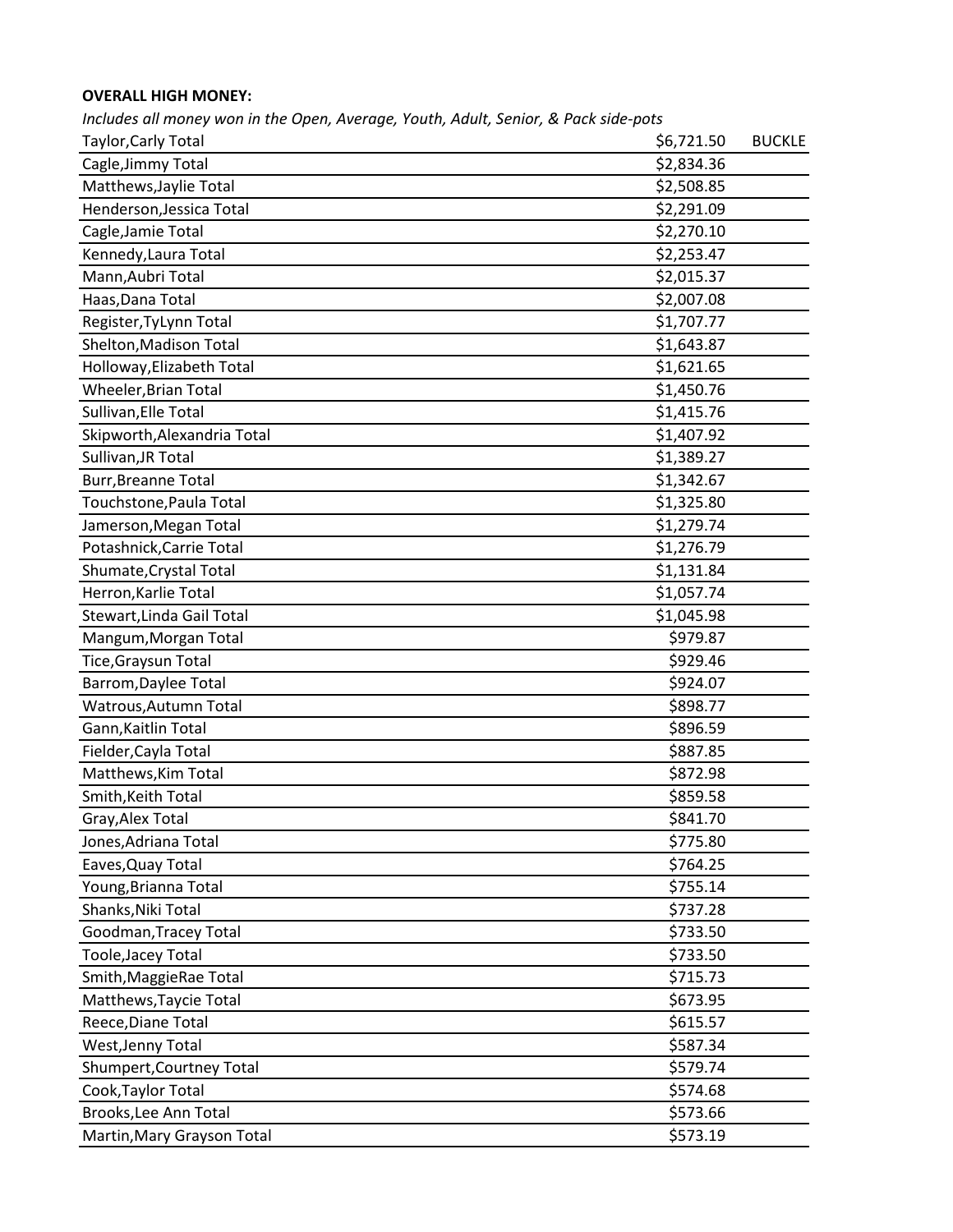| Davis, Tara Total             | \$552.04 |
|-------------------------------|----------|
| Hart, Haley Total             | \$502.13 |
| Nale, Pamela Total            | \$481.97 |
| Gerrard, Tammy Total          | \$478.16 |
| Graham, Kaleigh Total         | \$477.17 |
| <b>Bullock, Emilyn Total</b>  | \$472.63 |
| Donald, Hailey Total          | \$465.48 |
| Moore, Autumn Total           | \$464.70 |
| Crenshaw, Dana Total          | \$455.91 |
| Martin, Raelynn Total         | \$435.67 |
| Geisler, Elisabeth Total      | \$407.50 |
| Raper, David Total            | \$397.31 |
| Gillespie, Taylor Total       | \$394.87 |
| McCormick, James Total        | \$381.36 |
| Dennison, Holli Total         | \$380.60 |
| <b>Brown, Tammy Total</b>     | \$377.57 |
| Anderson, Andi Total          | \$348.53 |
| Brooks, Amanda Total          | \$348.34 |
| Davis, Addie Total            | \$343.91 |
| <b>Branch, Hilary Total</b>   | \$340.29 |
| Powell, Bailey Total          | \$305.63 |
| Keyes, Karley Total           | \$304.96 |
| Pendel, Amber Total           | \$298.78 |
| Osborne, Janelle Total        | \$297.00 |
| Redditt, Joey Total           | \$286.19 |
| Carney, Jodi Total            | \$272.33 |
| Surman, Sherri Total          | \$272.22 |
| Thompson, Carrie Total        | \$253.63 |
| Ramage, Jennine Total         | \$247.71 |
| Willcutt, Macy Total          | \$247.58 |
| Hudson, Angela Total          | \$244.50 |
| Winstead, Shelby Total        | \$243.77 |
| Bates, Savannah Total         | \$239.88 |
| Graham, Caroline Total        | \$229.28 |
| Gray, Anderson Total          | \$229.18 |
| Allen, Monica Total           | \$227.29 |
| Elliott, Rylee Total          | \$221.29 |
| <b>Blackman, Ashley Total</b> | \$218.64 |
| Gann, Maggey Total            | \$214.82 |
| Festervan, Angela Total       | \$182.35 |
| <b>Watkins, Cary Total</b>    | \$179.33 |
| Ayers, Peggy Total            | \$174.26 |
| Smith, Michael Total          | \$174.26 |
| Thompson, Katherine Total     | \$173.60 |
| <b>Toll, Cindy Total</b>      | \$159.36 |
| Sams, Jaci Total              | \$158.88 |
| Faries, Allison Total         | \$157.09 |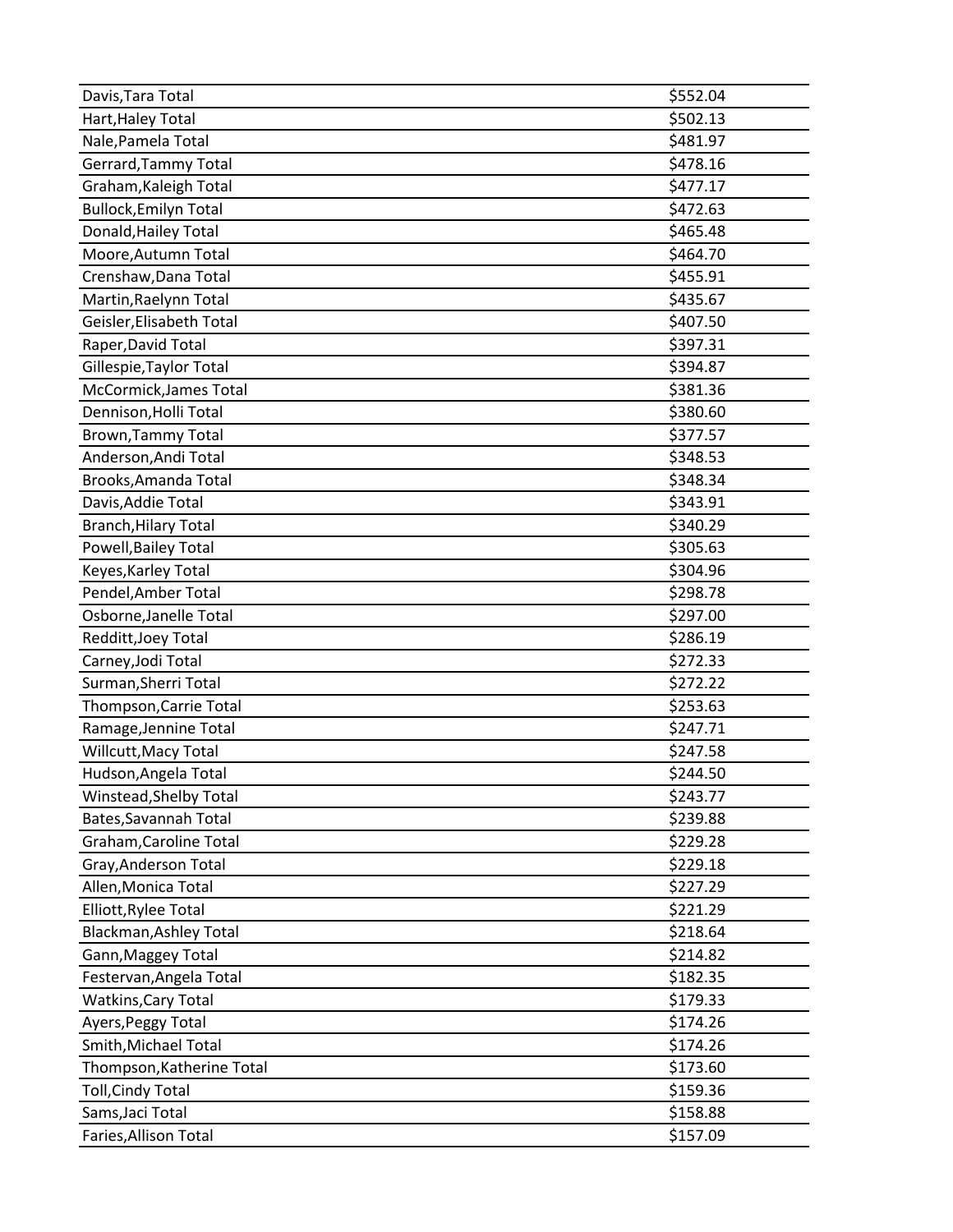| Owens, Brookelyn Total      | \$152.85 |
|-----------------------------|----------|
| Hill, Katherine Total       | \$152.81 |
| Bari, Mandy Total           | \$149.61 |
| Wheeler, Stephanie Total    | \$145.92 |
| Stafford, Tara Total        | \$142.63 |
| Warner, Heather Total       | \$135.54 |
| Flynt, Jessi Total          | \$132.44 |
| Swiderski, Molli Total      | \$126.38 |
| <b>Blalock, Andy Total</b>  | \$124.19 |
| Greene, Caleigh Total       | \$116.18 |
| Kehrees, Rayann Total       | \$116.18 |
| Hancock, Katherine Total    | \$105.60 |
| Gaines, Darian Total        | \$102.72 |
| Lewis, Christy Total        | \$102.72 |
| Carrington, Rachel Total    | \$100.80 |
| Lynn, Stephanie Total       | \$99.12  |
| Haley, Wesley Total         | \$97.77  |
| Cates, Lakyn Total          | \$89.67  |
| Cantrell, Lauren Total      | \$87.13  |
| Williams, Abbe Total        | \$81.92  |
| Darnell, Kristen Total      | \$81.50  |
| McCaffity, Madison Total    | \$79.20  |
| Haley, LeAnne Total         | \$77.61  |
| McCormick, Sarah Total      | \$77.56  |
| Shirley, Lacy Total         | \$77.04  |
| Stanley, Savannah Total     | \$76.41  |
| Thornton, Tricia Total      | \$72.61  |
| Mahalitc, Hillary Total     | \$68.48  |
| Phillips, Abby Total        | \$67.20  |
| <b>Byford, Casey Total</b>  | \$65.28  |
| Johnson, Mary Helen Total   | \$65.28  |
| Tucker, Misty Total         | \$58.09  |
| Simmons, Christen Total     | \$57.32  |
| Hathcock, Jennifer Total    | \$52.80  |
| Kiser, Jessica Total        | \$52.80  |
| Jackson, Lori Total         | \$52.56  |
| Chalk, Whitney Total        | \$51.36  |
| Hilton, Torri Total         | \$51.36  |
| Daughhetee, Eva Marie Total | \$51.00  |
| Wells, Stephanie Total      | \$47.77  |
| Stafford, Cheyenne Total    | \$45.84  |
| Weldon, River Total         | \$42.84  |
| Moody, Hope Total           | \$41.76  |
| Laws, Cheryle Total         | \$40.96  |
| Stepp, Hannah Total         | \$40.75  |
| Miller, Bricklee Total      | \$38.73  |
| Fowler, Rhonda Total        | \$38.21  |